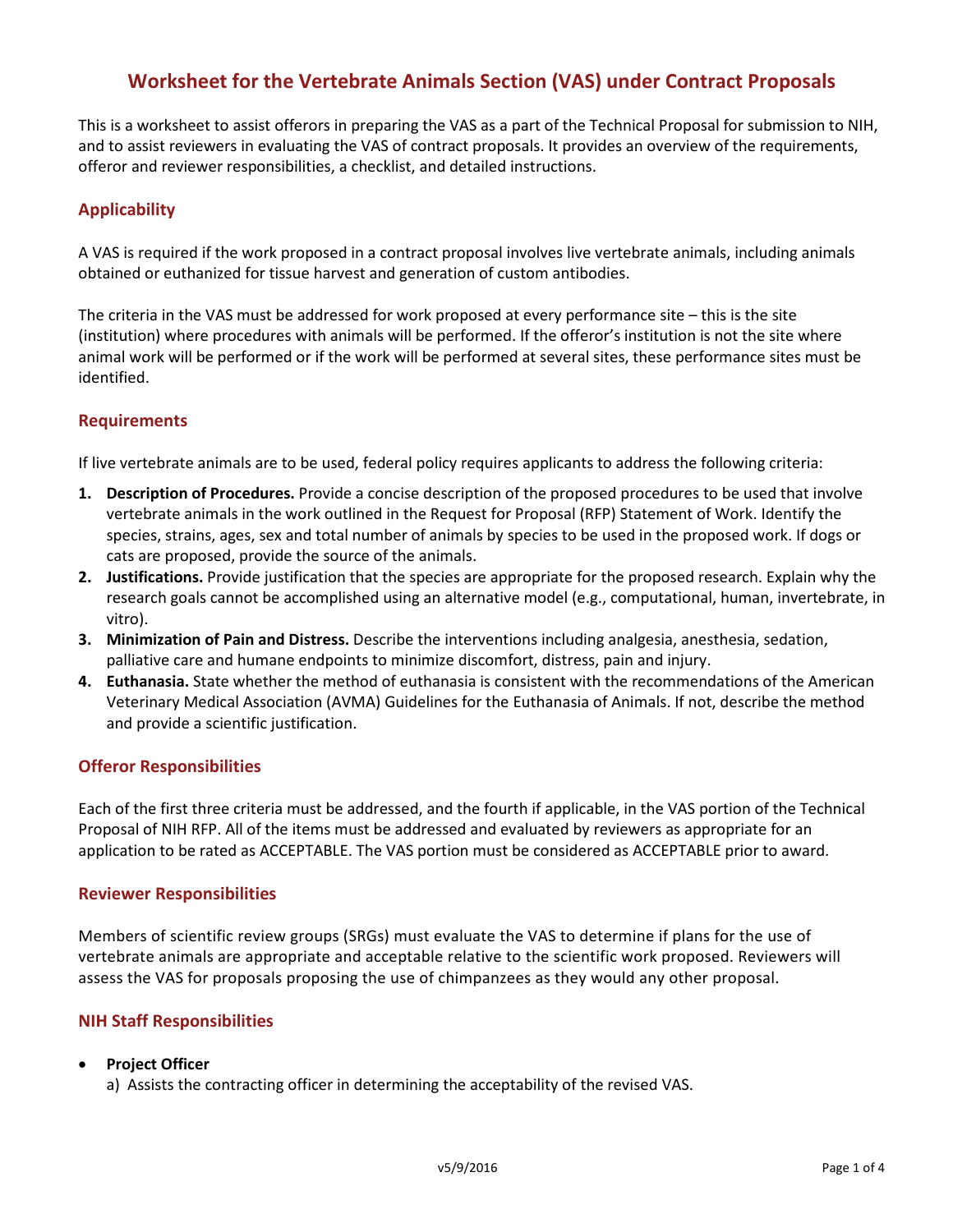## • **Contracting Officer**

- a) Provides reviewers with instructions for reviewing the VAS (e.g., worksheet), noting that all criteria must be evaluated as appropriate for the VAS to be ACCEPTABLE.
- b) Subsequent to SRG review, determines the competitive range, as applicable, and if discussions are held, provides the offeror with the opportunity to address the concerns raised by the reviewers.
- c) With the advice of the project officer and OLAW, as necessary, determines if the concerns have been resolved and the VAS can be considered ACCEPTABLE.
- d) Confirms whether the offeror has an OLAW-approved Assurance and IACUC approval.
- e) Makes contract awards.

## **Checklist**

### **Performance sites:**

- \_\_ If the applicant's institution is not where animal work will be performed, are all collaborative performance sites identified?
- \_\_ If more than one performance site is planned, are descriptions of animal use addressing the required criteria provided for each site?

**1. Describe the animals and their proposed use. Address the following for all species to be used:** 

- \_\_ Species
- \_\_ Strains
- \_\_ Ages
- $\equiv$  Sex
- \_\_ Total number of animals by species to be used
- \_\_ Concise, complete description of proposed procedures (i.e., sufficient information for evaluation)
- \_\_ Source, only if dogs or cats are proposed

### **2. Provide justifications for:**

- \_\_ Choice of species
- \_\_ Why research goals cannot be accomplished using an alternative model (e.g., computational, human, invertebrate, in vitro)
- **3. Describe interventions to minimize discomfort, distress, pain and injury. Examples of the kinds of items that may be appropriate to include are:** 
	- \_\_ Circumstances relevant to the proposed work, when animals may experience discomfort, distress, pain or injury
	- \_\_ Procedures to alleviate discomfort, distress, pain or injury
	- \_\_ Identify (by name or class) any tranquilizers, analgesics, anesthetics and other treatments (e.g., antibiotics) and describe their use
	- \_\_ Provisions for palliative care or housing that may be necessary after experimental procedures
	- Plans for post-surgical care, if survival surgeries are proposed
	- \_\_ Indicators for humane experimental endpoints, if relevant

### **4. State if method of euthanasia is consistent with AVMA Guidelines. If method does not follow the guidelines:**

- \_\_ Describe the method of euthanasia
- \_\_ Provide a scientific justification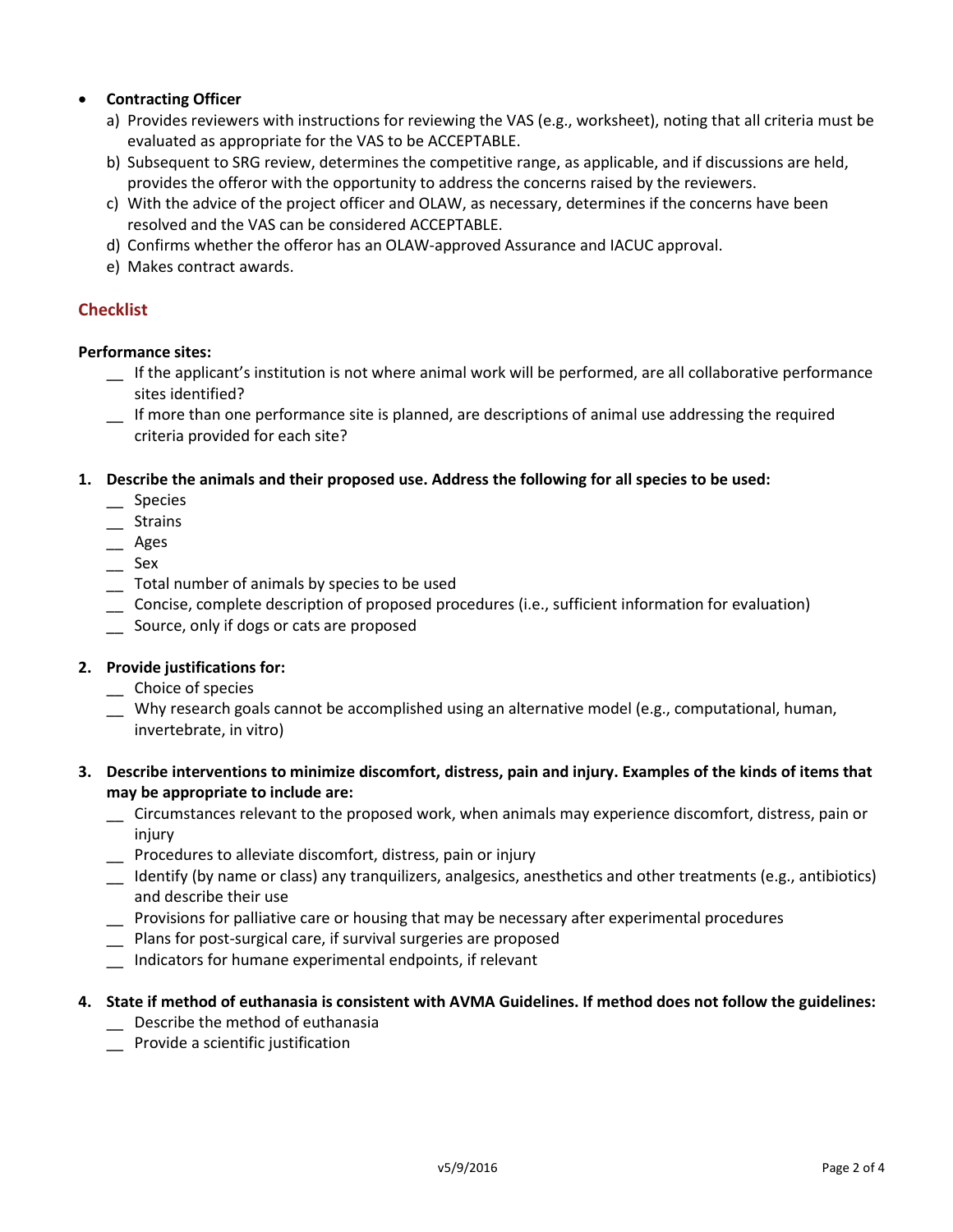### **Instructions**

Typically, all of the required elements for the VAS can be addressed within 1-2 pages. The SRG will evaluate information provided in the VAS according to the technical evaluation criteria specified in Section M of the RFP. During discussions, the contracting officer will provide any concerns expressed during the review by the SRG and provide the offeror an opportunity to respond to the concerns. After award, the contract will be coded in the Departmental Contracts Information System (DCIS) as a contract where animals will be used. Offerors should be aware that NIH may release information contained in contract awards pursuant to a Freedom of Information Act request or pursuant to a protest, either before or after award.

#### **1. Description of Procedures**

Offerors must include a concise, complete description of the proposed procedures. The description must include sufficient detail to allow evaluation of the procedures.

Examples of the types of procedures that may be described include:

- blood collection
- surgical procedures
- administration of substances
- tumor induction
- post-irradiation procedures

In describing the animals, offerors must provide the following information:

- Species
- Strain
- Ages
- Sex
- Total number of animals to be used by species
- Source of the animals, if dogs or cats are proposed

#### **2. Justifications**

Offerors must justify the use of animals in the proposed research. [U.S. Government Principles](http://grants.nih.gov/grants/olaw/references/phspol.htm#USGovPrinciples) require contractors to consider mathematical models, computer simulation, and in vitro biological systems. The justification should indicate why the research goals cannot be accomplished using an alternative model (e.g., computational, human, invertebrate, in vitro). Rationale for the choice of species must be provided (e.g., advantages of the species chosen and why alternative species are not appropriate). Discuss why less highly evolved or simpler animal models are not appropriate. For example, the use of non-human primates, dogs or cats should be thoroughly justified.

#### **3. Minimization of Pain and Distress**

Offerors should identify procedures or circumstances that may result in more than momentary discomfort, distress, pain or injury. Interventions to alleviate discomfort, distress or pain should be described. If pharmacological agents are used, the agents may be specified by name or class. Any additional (e.g., non-pharmaceutical) means to avoid discomfort, distress, pain or injury may be briefly described, including palliative care. The manner, circumstances and duration of all post-surgical provisions and care may be described. If special housing is necessary following surgery or manipulations, the VAS may describe these. If procedures (e.g., pharmacological, surgical) might lead to severe discomfort, distress, pain or injury, indicators for humane endpoints and euthanasia (e.g., severe infection, respiratory distress, failure to eat, tumor size) may be described. All of these issues are particularly important for survival surgeries. If multiple surgeries are proposed, these should be well justified and provisions to avoid any potential complications may be described.

#### **4. Euthanasia**

Investigators should state whether euthanasia will be performed and indicate if the method of euthanasia is